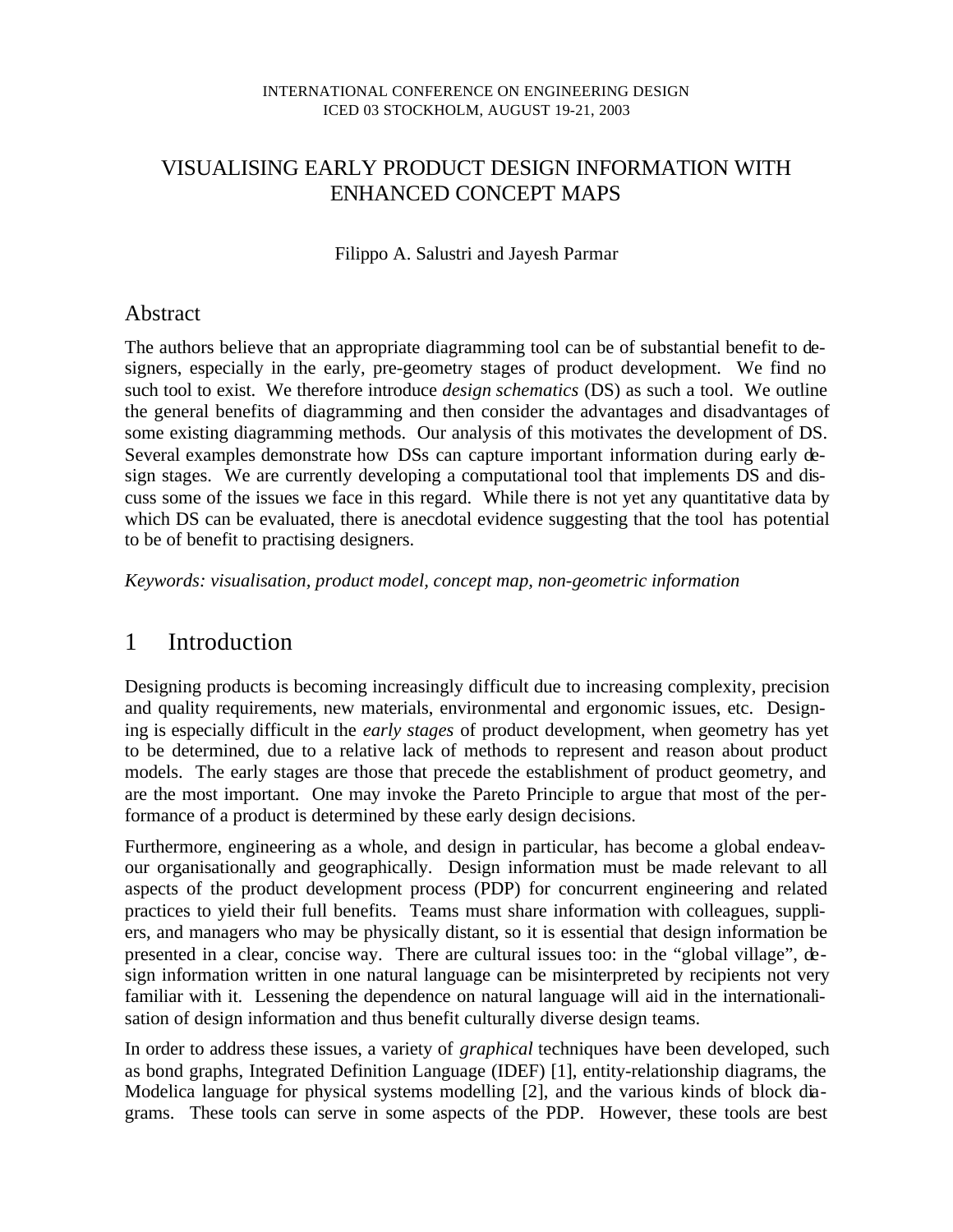suited and most readily applied to specifying designs once the overall conceptual and systems design stages have been completed.

This is understandable. In the early design stages, product information is vague and qualitative. Mapping this information into software is very difficult. There are also issues of software usability. While work has been ongoing for many years to develop software that supports qualitative information (e.g. computer-based sketching), such software remains quite expensive and difficult to use compared to a simple sheet of paper and a pencil. The early design stages are heavily influenced by individual experience and preference, and by group dynamics and synergy, which are not captured readily by tools that must by necessity commit to some underlying methodology. Each methodology implies certain perspectives on design and product development that are not necessarily shared by the tools' user community.

The authors believe that a solution lies in the development of simpler tools that rely more on *informal* representations of product and design information. Our hypothesis is that the "right" product-modelling tool for the early design stages will *facilitate* human cognitive abilities rather than *displace* that burden from the human designer to the tool itself. That is, we are looking for a tool that promote clear, structured thinking in modern design environments. We need tools that help the designer think more clearly and about the right things.

A *graphical,* rather than textual, notation can succeed here [3]. It is cliché to say that a picture is worth a thousand words, because it is true. In design meetings, designers typically use diagrams to aid the team's work. These diagrams function as cognitive cues to the designers about important issues, decisions, and actions. Furthermore, appropriately *laid out* diagrams can communicate a holistic perspective of information that is very difficult to extract from purely textual descriptions, thus giving designers a better overview of their work [4].

In summary, the authors believe that it is possible to design and implement a simple tool that will be small, usable, and effective for at least some of the upstream stages of design processes by giving up the requirement that all information must be carefully structured. This paper introduces such a tool, called *design schematics* (DS). It is a diagramming method intended to capture product information in early design stages. While computer support for DS would obviously help, we will focus here on the language of DS itself; nonetheless, some comments regarding the nature of a computer-based DS tool are given at the end of the paper.

## 2 Fundamentals

Various graphical and matrix-based tools are being investigated, including bond graphs, flow charts, IDEF, entity-relationship diagrams, the Modelica language, electrical block diagrams, Unified Modelling Language (UML) [5], design structure matrices, visual programming languages, and concept maps. Though this background study is ongoing, some points of interest are already apparent.

To the authors, the main disadvantage of all of these methods except concept maps is that they provide well-defined structures to specify product information unambiguously and prepare it for various analyses. This is not in itself bad, but in doing so these tools impose too many constraints on the early design stages, which can stifle innovation. The chief hindrance of concept maps, on the other hand, is their lack of structure, which prevents designers from achieving the concentrated focus needed to treat design issues effectively and efficiently.

DS is being developed to lie somewhere between concept maps on the one hand, and the more structured tools on the other. We are studying each tool to identify features that can be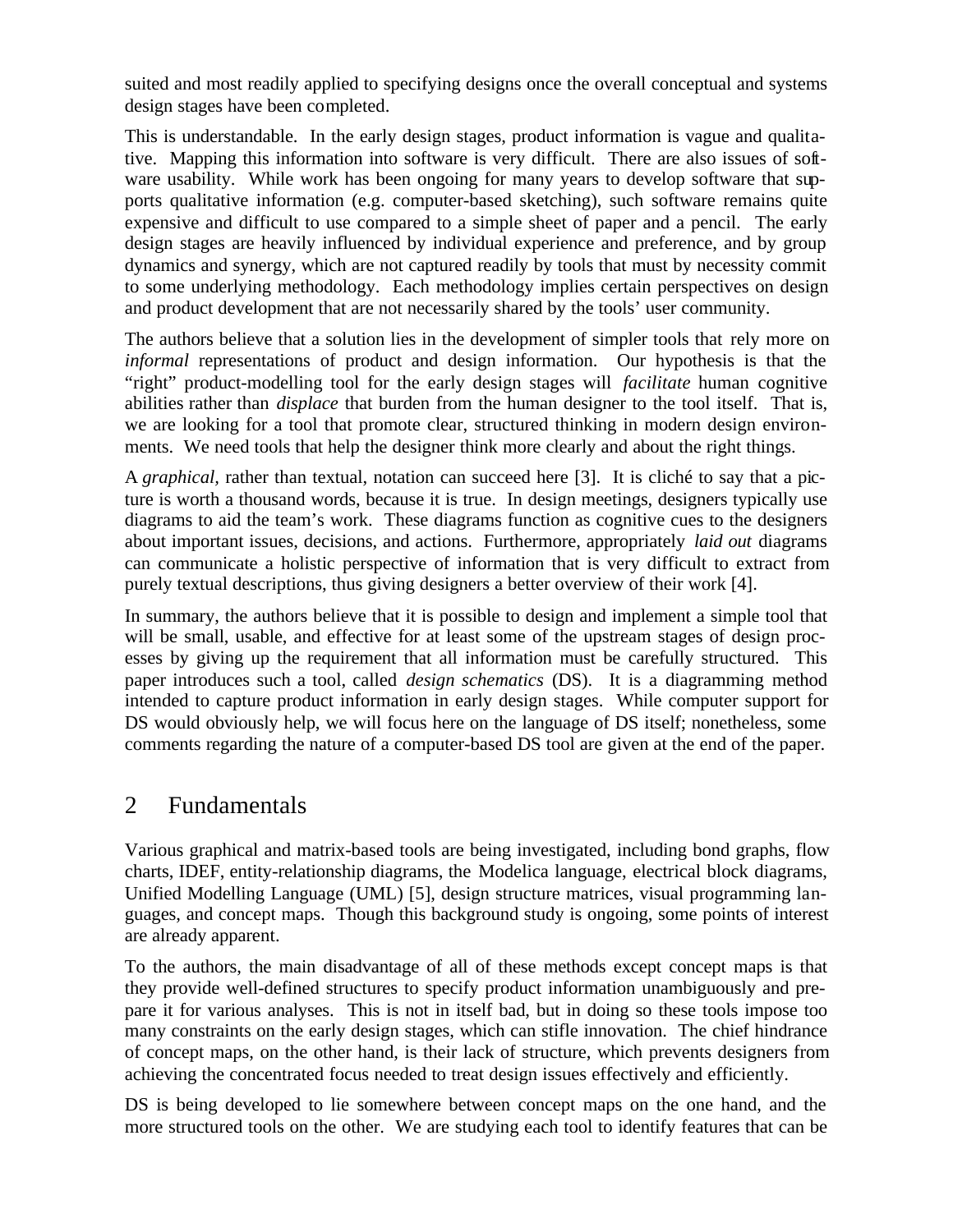combined with concept maps to guide designers while preserving the flexibility needed in the early stages of designing.

## 2.1 Requirements Analysis for Early Design Stages

The authors consider the *early design stages* to include strategic planning, requirements analysis and specification, conceptual design, systems design, and configuration and layout.

By the time that the configuration and layout stage is completed, a sense of physical size and shape is usually available, for which conventional CAD solutions may then be employed. Concept sketches may be possible, but sketching by computer is still an immature technology, seldom used in North American engineering industry. Furthermore, sketches are only able to capture some of the kinds of important information that engineers need to guide their thinking. They do not capture information about requirements, systems, etc. Thus, some new representation is needed. This representation must meet the following requirements.

- 1. Promote thinking and learning about design problems rather than just specifying solutions.
- 2. Be extremely intuitive and easy to learn.
- 3. Be flexible enough to represent different kinds of information consistently.
- 4. Provide structure to disambiguate kinds of information arising in the early design stages.

#### 2.2 Designing as Learning

The first requirement is the main reason we have chosen concept maps as the basis for DS.

The authors subscribe to the notion that learning is the integration of new information into a learning agent's existent *cognitive structure* [6], which can be seen as a richly interconnected network of information upon which cognitive processes operate. The more richly interconnected new information is, the greater the impact of the new information on cognitive processes of a learning agent, and the better the new information has been learned.

We believe that designing  $-$  especially in the early stages  $-$  is a learning exercise. The acts associated with specifying the initial requirements, concepts, and systems of a product are acts of exploration and discovery, which result in learning. Once a design problem is understood well enough, at least part of the answer (the design) is usually quite apparent. Indeed, it is a common perspective that design problems and their solutions evolve concurrently. In this view, then, effective design tools promote the integration of new information by being as compatible as possible with the network-based model of learning described here.

#### 2.3 Concept maps as learning tools

Concept maps are learning tool meant to target specifically the mode of learning noted above. They are visual representations of the key concepts in a domain and their interrelationships. Concepts are shown as nodes and relations as labelled arcs connecting the nodes. Mathematically, concept maps that take the form of network graphs have been correlated to both deep learning and innovative thinking [7].

Concept maps have been classically used in early childhood education as both learning and assessment tools. Elsewhere, they are often used elsewhere during brainstorming to capture quickly and easily ideas that are not precisely defined or understood. By using such an informal technique, the emphasis remains on the brainstorming itself (i.e. thinking) and not on the mechanistic aspects of specifying its results.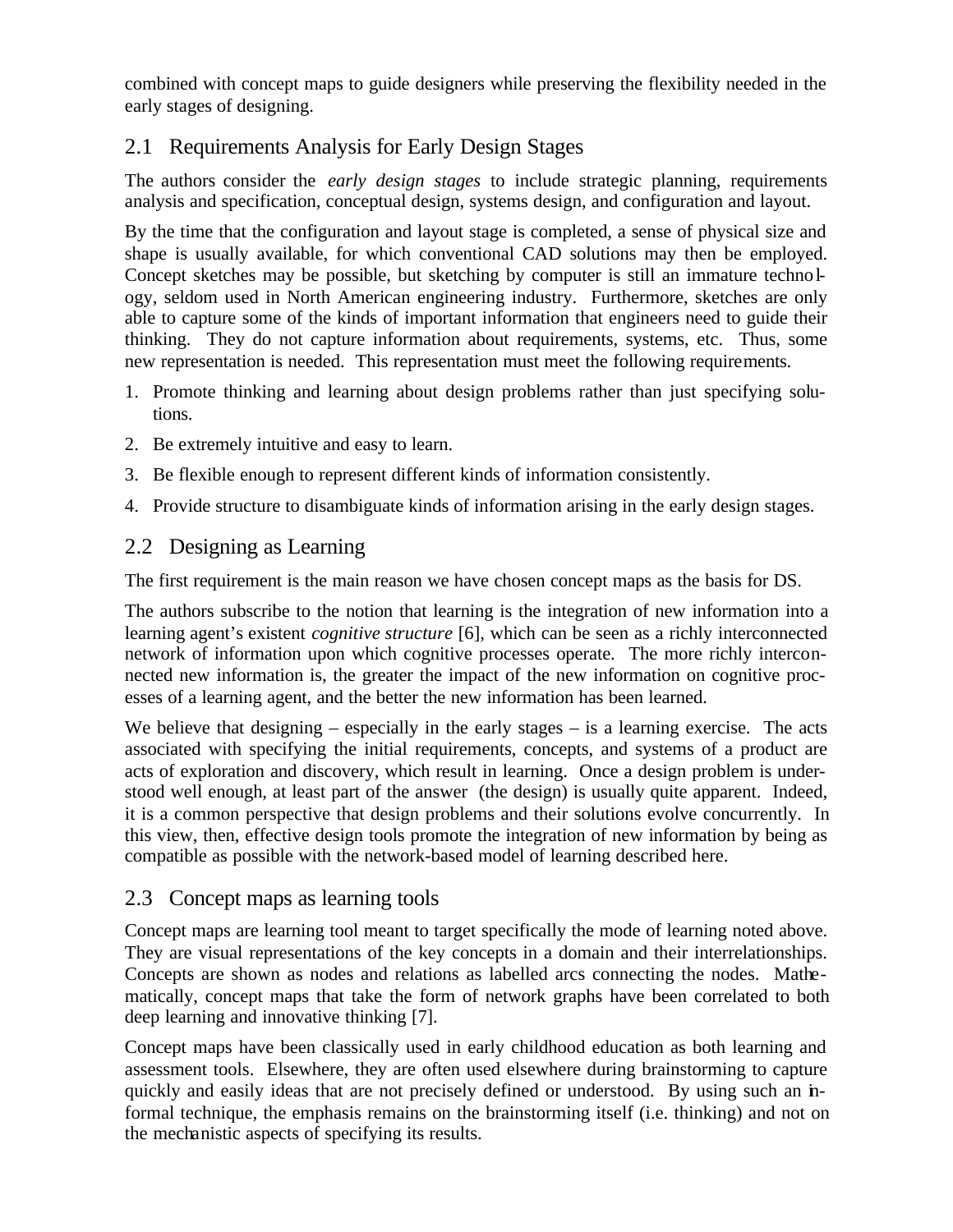We have experimented extensively with conventional concept maps for representing product information. We have found that concept maps are just too simple to represent the breadth and scope product information. Some areas requiring improvement include the following.

**Layout management.** We have found that the layout of nodes in a concept map can communicate substantive information, and that the best layout for a particular diagram depends on the kind of information in the map. Examples of this will be shown below.

**Hierarchies.** It must be possible to collapse one map into a single node within a larger map; this would allow direct representation of hierarchical levels of information.

**Hypergraph support.** Generally, concept maps for design will be hypergraphs (e.g. supporting one-to-many links between nodes). This is rarely provided in existing systems.

**Extended link labelling.** Conventional concept maps allow labels only on nodes and midway on links (i.e. named links). However, we have found that also allowing labels on both the heads and tails of links substantially increases the flexibility and expressive richness.

Filtering. All-inclusive maps can quickly become too cluttered to be understood easily. Since designers tend to focus on specific aspects of designs sequentially, it must be possible to temporarily filter out unneeded information. The capacity to filter out various portions of a map would help maintain the integrity of the map as a whole while presenting only the minimum required information.

**Links between links.** The relations represented by links can themselves be thought of as concepts; that is, a whole concept map could be developed to explain a relation like *welded to*. Such maps would be obviously pertinent to manufacturing engineers and engineering analysts. However, no existing concept mapping system that we have studied supports this.

**Boolean and cardinality constraints.** Conventional concept maps do not support boolean relationships between nodes or links, nor do they support cardinality (e.g. that an assembly requires *four* of one kind of part). Clearly, finding a way to augment concept maps to support these features would be advantageous.

# 3 Design schematics

This section gives an introduction to design schematics through a set of examples. A more complete specification of the language of DS is in preparation; a draft will be available online at http://deed.ryerson.ca/~fil/R/t/ds/. The DSs included in this paper were drawn "by-hand" using SmartDraw. It will become clear that computer support for DS is important. The authors are working on such a tool, but our main interest here is to discuss the diagrammatic language of DS and to indicate its representational strength for early product modelling.

As a sample problem, we use the design of a powered screwdriver (taken from [8]).

To begin, we consider the description of a *usage scenario* (US), which allows a designer to think about how a product might be used. Information to build a US can come from focus groups, consumer reports, marketing information, designers, etc. USs help designers focus on customer needs, how a product will be used, and issues that arise as a result (e.g. safety). A DS for the powered screwdriver might be as shown in Figure 1, which shows three USs. The arcs in USs show the order of actions taken by users. The terminal node at the right end of this kind of DS has an implied feedback link connecting to the initial (leftmost) node. The number *1* at the branch in the *Usage* US indicates that only one of the branches can be fol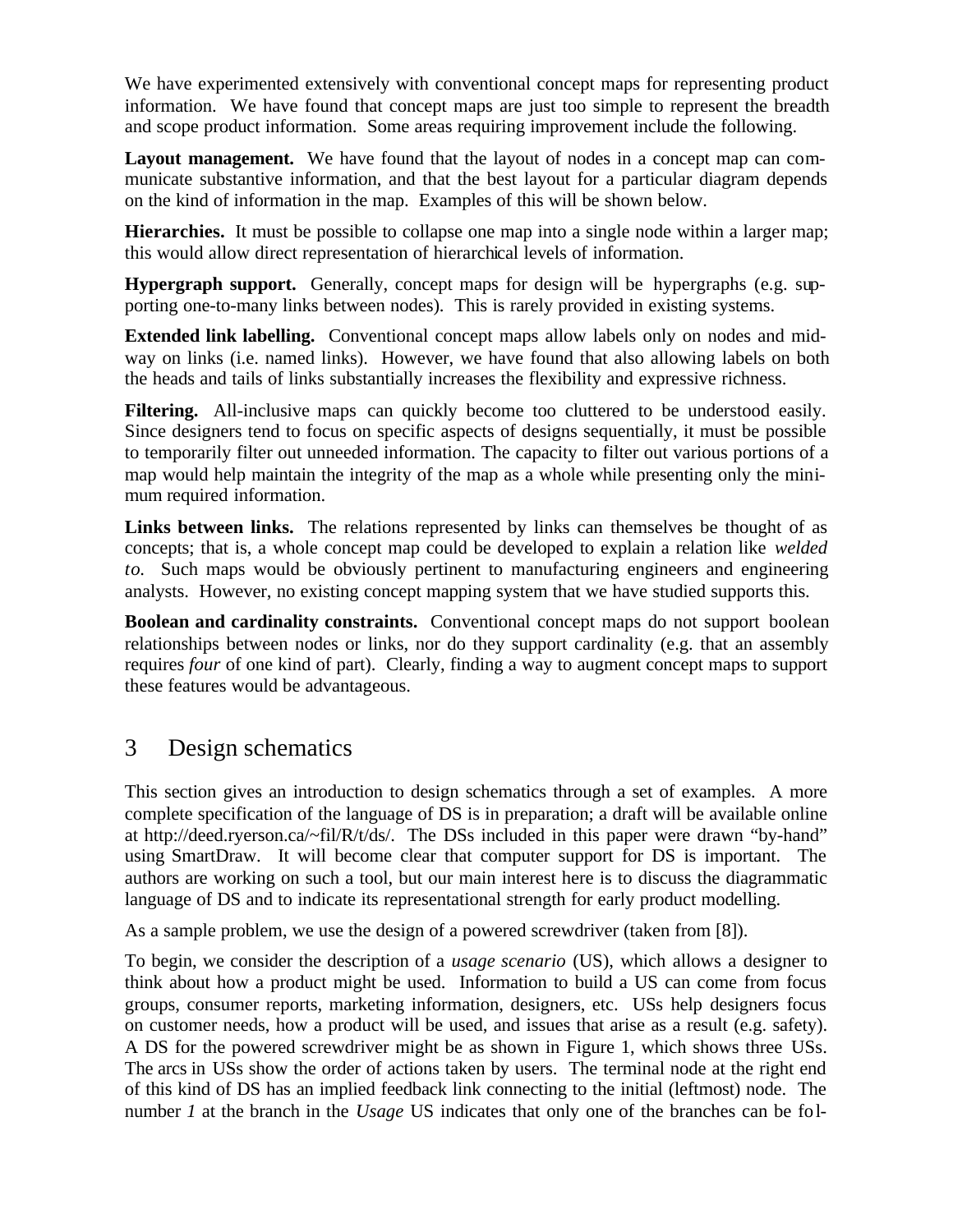lowed. The links are unlabelled because there is only one kind of relationship in a US; the links indicate the order of steps in a product's use. "PSD" stands for "powered screwdriver".



Figure 1. A DS with three usage scenarios for a powered screwdriver.

Designers can then add nodes indicating product characteristics (PCs – things a product must *be*), functional requirements (FRs – things a product must *do*), and constraints that follow from reasoning about the US's design implications. Figure 2 shows the *Setup* usage scenario, with some of these other entities. The branches in Figure 2 are not labelled because the default meaning of a branch is that all the entities at the heads of those links must be attained for the entity at the root of the link to be attained. Blue nodes are PCs, green nodes are FRs, and yellow nodes are constraints.



Figure 2. A US augmented with PCs, FRs and constraints.

One can extract all the PCs, FRs, and constraints from a US and, by rearranging them, form a *product design schematic* (PDS) – a DS of the basic characteristics and functions expected of a suitable design. Our PDS representation combines aspects of Pugh's [9] and Dym's [10] work. The details of our representation are not important here and will be presented in future paper. Our goal is to show how a PDS diagram can represent important design information. A *partial* PDS of the screwdriver is shown in Figure 3, for the *Usage* US in Figure 1. The links are unlabelled because the node colours imply the relationships. Bold nodes are of high importance, nodes without borders are of low importance, and the others are of middling importance. The left-most segment of PCs defines some of the basic characteristics of any product. The next segment shows some PCs and FRs specific to the problem. The number of segments varies with the complexity of the problem. General PCs are linked to more specific PCs, which are linked to the FRs that define how a product achieves them. FRs in turn link to constraints that limit a product's performance with respect to the FR. PDSs that form hierarchies are consistent with the Independence Axiom of Suh's Axiomatic Design [11]. However, such uncoupled designs are rare. The highlighted links (in red) in Figure 3 indicate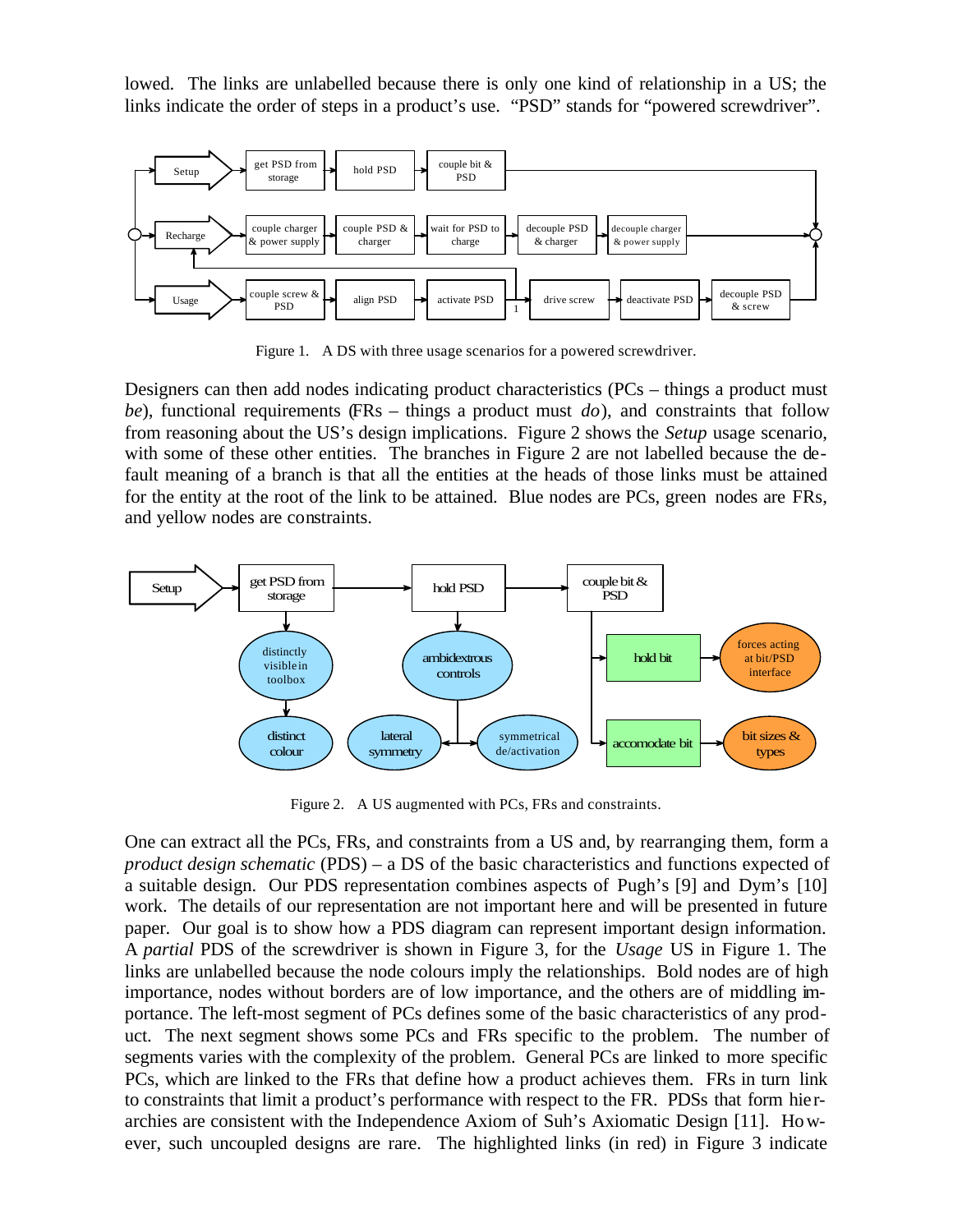interactions between PCs and FRs, which appear as *cross-links* in a PDS and which indicate graphically violations of the Independence Axiom. Suh's design parameters have not yet been incorporated into our PDSs; this is a point of future work.



Figure 3. A partial PDS for the powered screwdriver.



Figure 4. A partial FS for the powered screwdriver.

One may then develop a *function schematic* (FS) of the problem, which is a DS that captures the result of function decomposition. It is similar to the function diagrams of Wood et al [8], and is used to expand the FRs into a function model of the product. A fragment of a FS for the powered screwdriver is shown in Figure 4.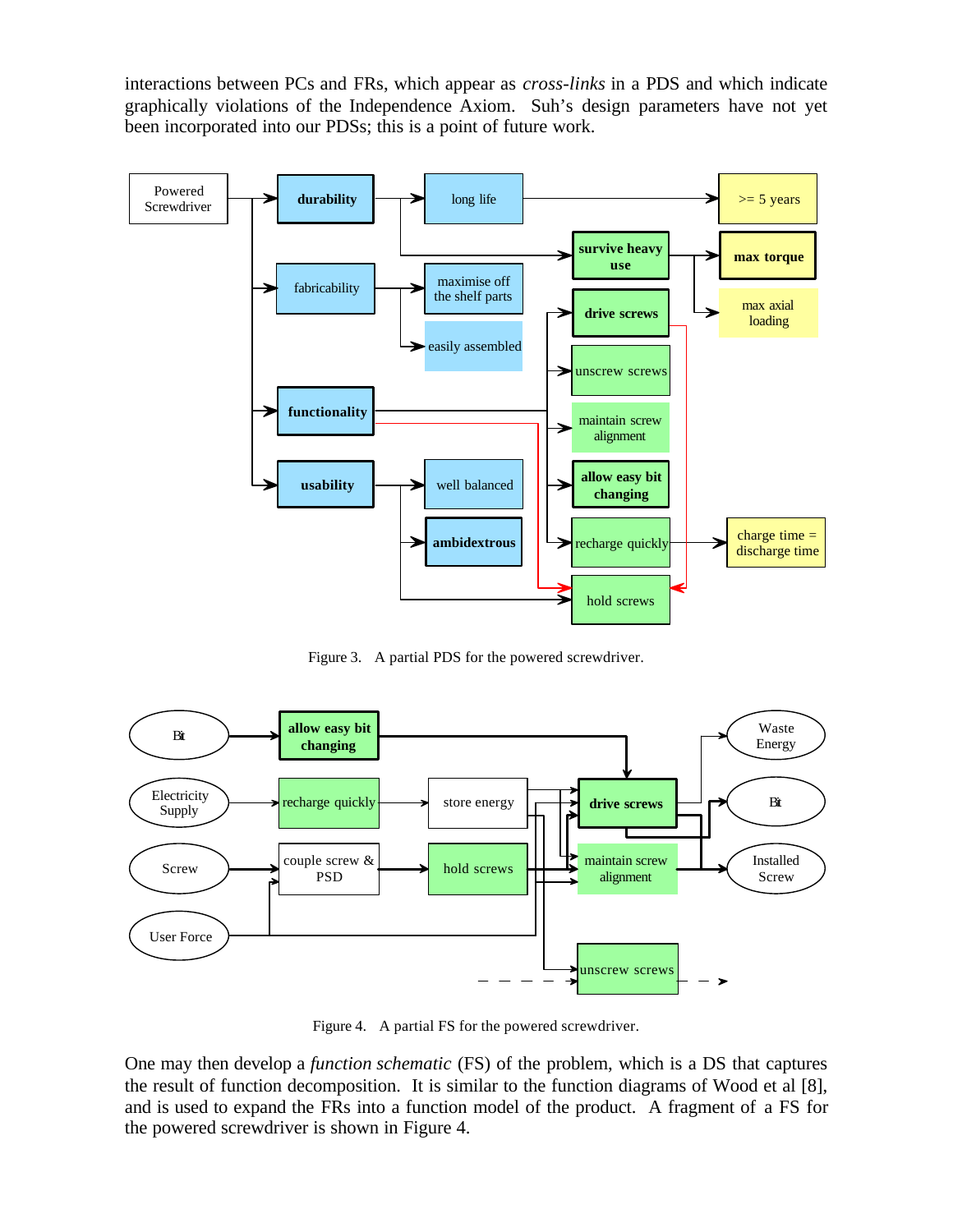To save space, only some functions from the PDS are shown in Figure 4. Our intention is to demonstrate the DS language and not to provide a complete account of the screwdriver problem. In actual cases it will be important to indicate where and how a DS is *incomplete*. One way is shown in Figure 4: the dashed arrows on the function *unscrew screws* shows that there is more to this FS than is shown. The green nodes are *identical copies* of their counterparts in the PDS. Also, the sides of function nodes have specific purposes. Borrowing from IDEF, inputs into the left side are resources consumed by the function and inputs into the top of a node indicate non-consumed resources (e.g. the bit of the screwdriver).



Figure 5. A possible PAS for the powered screwdriver based on the FS in Figure 4.

Finally, one can use the FS to develop a product architecture schematic (PAS). Based somewhat on the diagrams by the same name in [12], our PASs are more structured. Again, the construction rules of the PAS are not as important here as the notion that they represent important design information that can be represented diagrammatically within the Design Schematic framework. A PAS for the powered screwdriver is shown in Figure 5. Note the feedback between the *structural* and *drive* systems (highlighted in red for clarity) is clearly evident by a simple visual inspection of the PAS. This is due to the layout of the diagram, which is designed to highlight such patterns of interaction in the diagram.

### 4 Computerisation of Design Schematics

Clearly, computer support for the development and manipulation of DSs is important. In this section, the authors will discuss how we are approaching the development of such software. There are three fundamental purposes for the computerisation of DSs.

**Computerisation improves usability.** The DSs presented in this paper were laid out "by hand" with conventional diagramming software. The task of laying out the nodes and links was onerous because the layout itself communicates important design information. Implementing a computer tool to lay out DSs automatically would solve this problem.

**Computerisation improves information integrity.** Nodes and links will be represented independent of the style of DS, so that they can appear consistently in multiple DSs and thus communicate information more effectively to designers.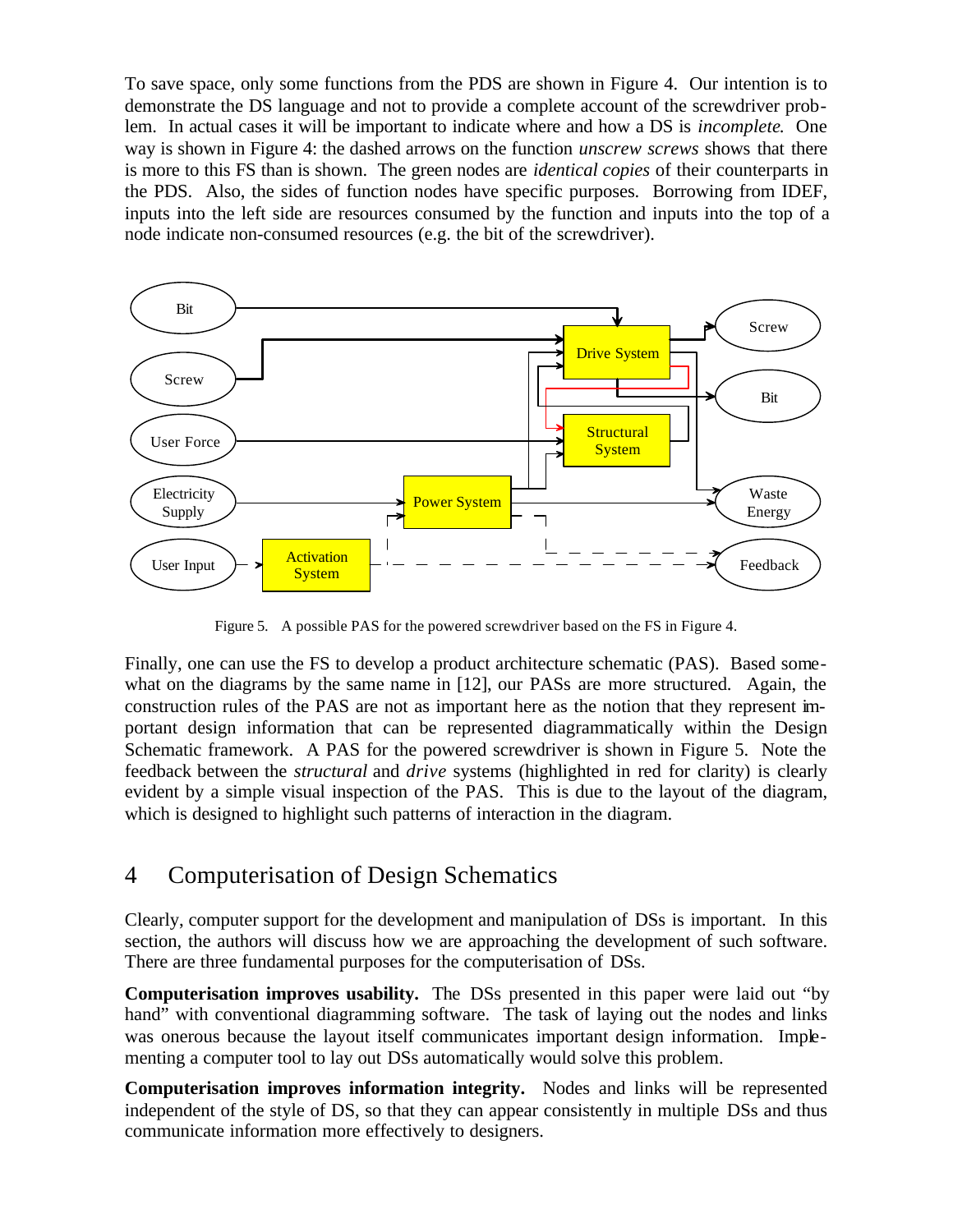**Computerisation increases the potential for design automation.** Since a DS carries a certain amount of semantic content, that content can be examined and manipulated by artificial intelligence engines to conduct various design analyses.

The basis of a computerised DS (cDS) system is straightforward and well understood: there are many graph layout engines and software packages available both commercially and for research purposes. The distinction for cDS systems is in the "intelligence" needed to support design-oriented semantic content, particularly for layout purposes.

To address this, the authors are developing an *extensible intelligent graph layout engine*. Within this engine, different *modes* will be available as run-time modules. A mode will have a layout algorithm and various standards for node and link appearances. Each kind of DS will have its own mode. Modes will be able to filter nodes and links so as to present only information pertinent to that mode. It will be possible to implement new modes and simply load them in the engine as "plug-ins".

For example, a *usage scenario* mode will implement a layout algorithm that will ensure (a) the user action nodes will appear organised in the style of Figure 2, and that other nodes will be arranged as well as possible without altering the action node layout. It will provide users with a defined set of nodes and links that can be used in that mode. The user will then be able to switch between USs and, say, PDSs while maintaining integrity of the underlying structure of nodes and links. Changes to one DS will transfer into others as defined by the specific filters and layout algorithms for the corresponding modes.

# 5 Initial Assessment of Design Schematics

### 5.1 Comparison to other methods

The authors are unaware of other tools that provide a measure of "intelligence" to graph construction, layout, and manipulation for engineering design applications; we continue to search the literature for other efforts nonetheless. With regards to existing forms of diagrammatic information representation in general, we may make the following comments.

DSs are more structured than general tools like concept maps. However, DSs are also less structured than systems like Modelica and bond graphs. These other languages also do not treat the very early stages of product development, such as requirements specification, whereas DSs are especially intended for them. DSs also share certain characteristics with some other diagrammatic methods, such as IDEF and flowcharts, but integrate them into a generalised framework to support a broader range of applications. This promotes the uniform use of DSs throughout PDPs, which should help improve them.

UML is a diagramming system that has been successful in software engineering. UML has little support for requirements analysis, but it does support other early design stages. However, the authors find the abstract symbols used to represent information in UML confusing in conventional engineering. We do not discount the future development of a uniform system of "glyphs" for non-software engineering environments (similar to the symbols used in electrical circuit diagrams). However, we find short textual descriptions, as annotations on nodes and links in DSs, are amply sufficient in every circumstance we have considered so far. We believe the issues of a symbol system for design and the development of a diagrammatic tool like DS are independent of each other, and will treat them as such.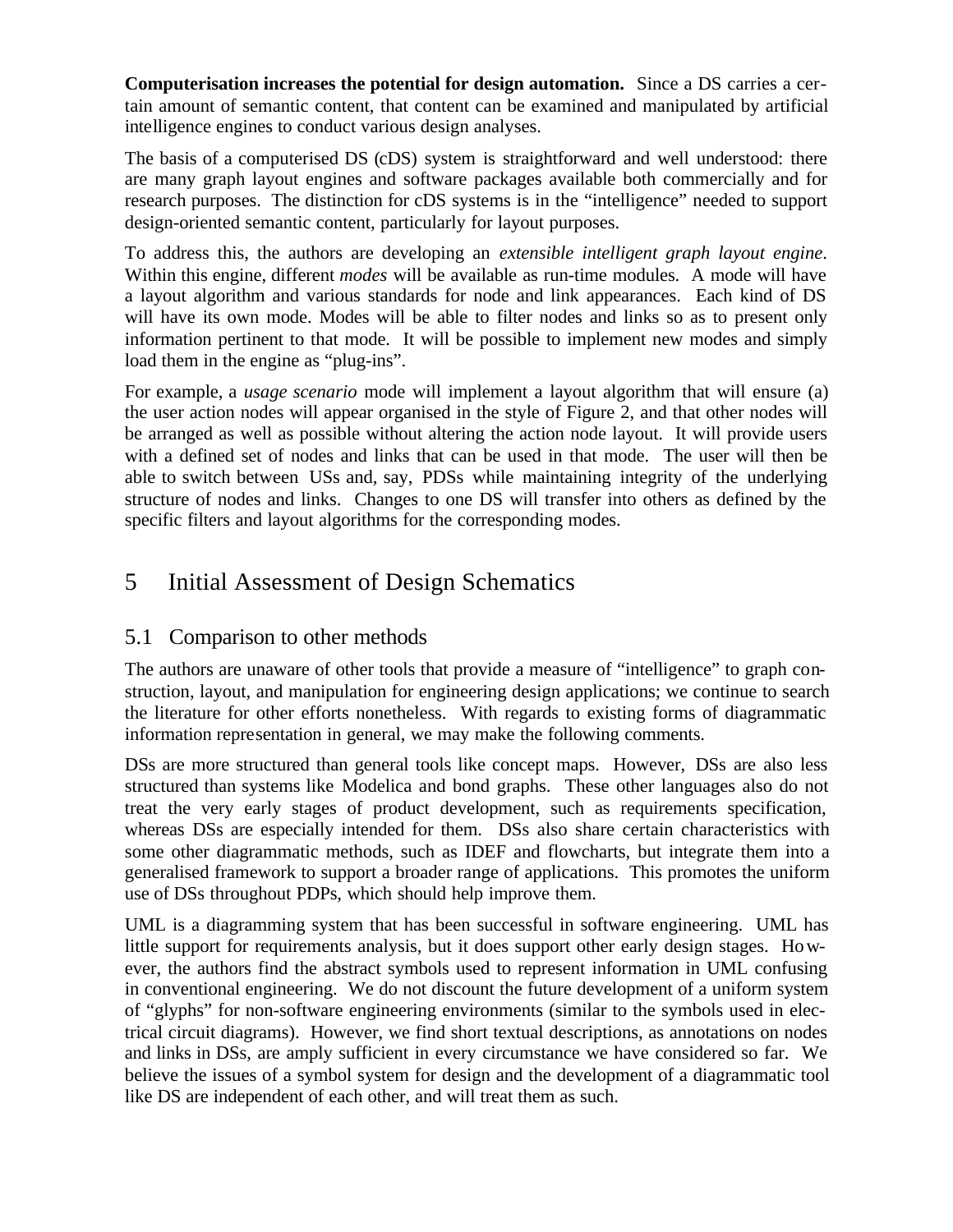Another tool related to DS is the *design structure matrix* (DSM) [13]. The morphological similarities between graphs and matrices bears closer scrutiny than can be afforded here; a detailed comparison of DS and DSM methods will be the subject of a future paper. Still, we believe DSs hold four advantages over DSMs.

- 1. DSs promote learning through direct depiction of graphical networks that reflect the cognitive structures that appear to exist in human minds.
- 2. More information can be associated directly with the relations between entities. In DSMs, such information is indicated by the contents of matrix cells; usually, this is a simple mark indicating a relation exists, or a single numeric value. In DSs, information about relations can be much more extensive.
- 3. DSMs tend to be relatively sparse matrices. In many cases, more than half of the cells in a DSM are empty and the space they occupy on the page or computer screen is wasted. DSs use space on the page or screen more efficiently. This makes Design Schematics visually more dense containers of design information than DSMs.
- 4. The layout of a DS can communicate a more meaningful *overall* structure of the design than a DSM (which is limited by the nature of its matrix form). Also, different layouts of the same DS can communicate different kinds of information; there is no equivalent capacity in a corresponding DSM.

### 5.2 Experiences in Usage

DS is a tool that is under development and it is, to the best of the authors' knowledge, the first tool of its kind. Therefore, there is no quantitative data available yet for its evaluation. Nonetheless, the authors have used structured diagrams built with existing diagramming software in various teaching and research settings. In a senior undergraduate mechanical system design course taught by Salustri, students use a PDS diagram to capture and reason about design problems. Students uniformly found the exercise "heavy" because they had had no previous exposure to concept maps. However, they also agreed that their appreciation for the complexity, breadth, and depth of a design problem was significantly improved. Students said they "knew the problem cold," and subsequently reported experiencing far fewer problems as they designed than they did in other assignments where diagrams were not used.

In research settings, the authors have found that DSs help clarify thinking, document activities, and collaborate in teams. We have used DSs and DS-like diagrams to study automotive drivetrains, small appliances and tools, and small housing structures, as well as to manage research projects. (These experiences will be the subject of a future paper.)

Though such demonstrations are unscientific, they do provide some anecdotal evidence to suggest that DSs can be beneficial in design environments.

# 6 Conclusions

The authors have introduced a new tool to assist designers, *design schematics*, which is based on concept maps, augmented with certain features from other diagramming systems. The focus is on the nature of the representation and not on the admittedly significant computational aspects. Several examples are given to indicate how DSs can capture meaningfully information during the early stages of product design, when (a) little or no information about product geometry is available and (b) decisions have the greatest impact on product performance. Since DS is still under development, there is no quantitative data by which to evaluate